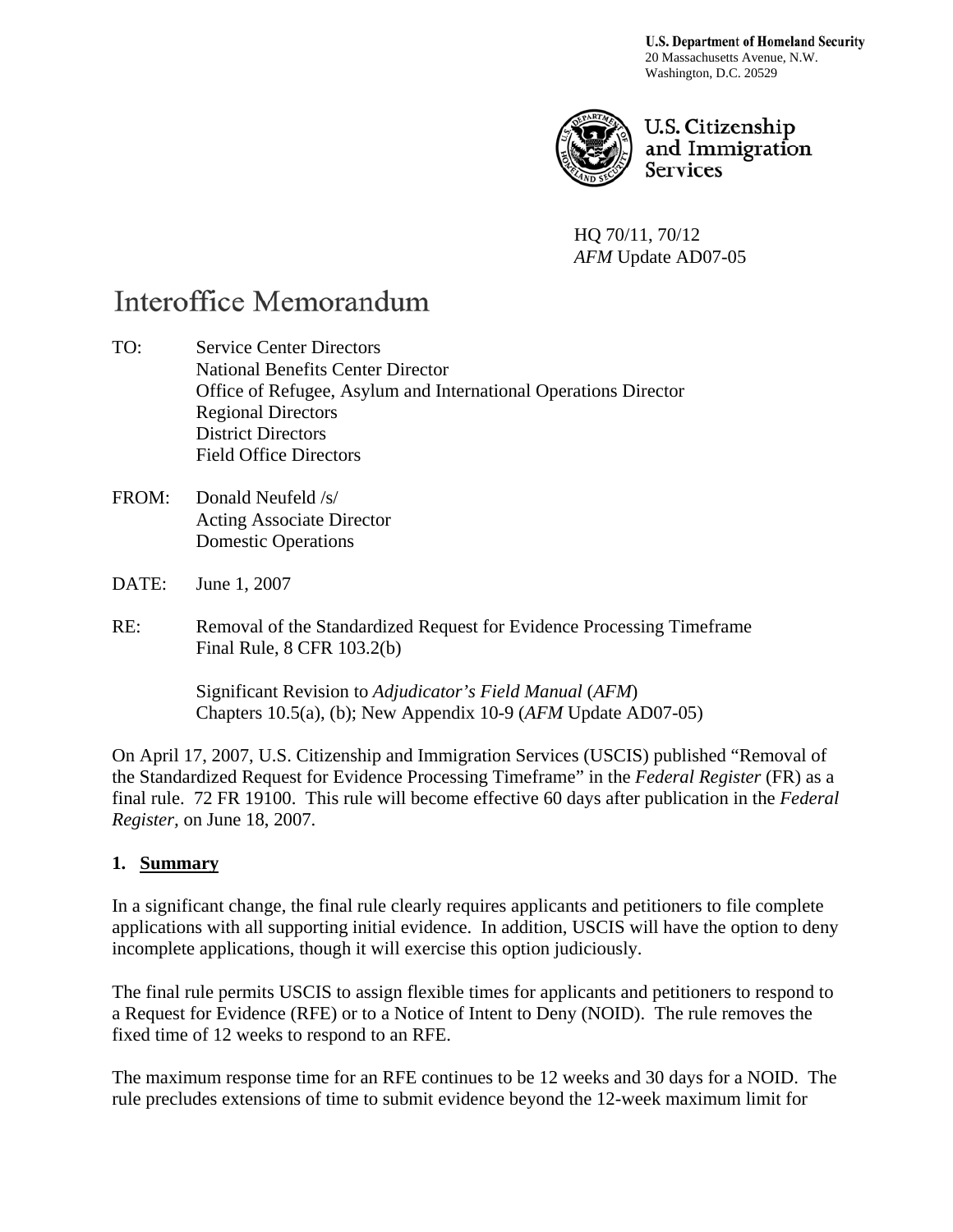RFEs or the 30-day maximum limit for NOIDs, or beyond a shorter response time set by USCIS. The rule modifies when USCIS must issue an RFE or NOID before denying an application or petition. Nonetheless, the rule does not eliminate the general requirement that a petitioner or applicant be provided with the opportunity to review and rebut derogatory information of which he or she is unaware.

The significant amendments to the RFE process appear in 8 CFR 103.2(b)(8), (b)(11), and (b)(13), revised Chapters 10.5(a), (b), and new Appendix 10-9 of the *Adjudicator's Field Manual*  (*AFM*).

## **2. Contact**

This guidance is effective as of June 18, 2007. USCIS personnel with questions regarding this memorandum should raise them through appropriate channels to Rodger Pitcairn in the Office of Regulation and Product Management.

## **3.** *Adjudicator's Field Manual* **(***AFM***) Updates**

#### **Chapter 10.1(c) is revised as follows:**

Chapter 10.1(c) Receipting and Acceptance Processing. [Chapter 10.1(c) update effective June 18, 2007.]

(c) Initial Evidence Requirements. Certain requirements must be met before USCIS may consider an application or petition for possible approval. The instruction sheet for an application or petition includes requirements for proper filing of each type of application or petition. Every application or petition, regardless of the benefit sought, must include complete information in all required blocks, be signed, and – unless the fee is waived – include the correct fee.

If an application or petition lacks the required initial evidence, USCIS may deny the incomplete application or petition, though adjudicators are urged to exercise this option judiciously, or issue a request for evidence (RFE). USCIS may assign flexible times for applicants or petitioners to submit a response to an RFE. See Appendix 10-9. However, the maximum time to respond cannot exceed 12 weeks. 8 CFR 103.2(b)(8)(iv).

If an applicant or petitioner does not respond to an RFE by the required date, USCIS may:

- Deny the application or petition as abandoned; or
- Deny the application or petition on the record; or
- Deny the application or petition for both reasons.

8 CFR 103.2(b)(13)(ii).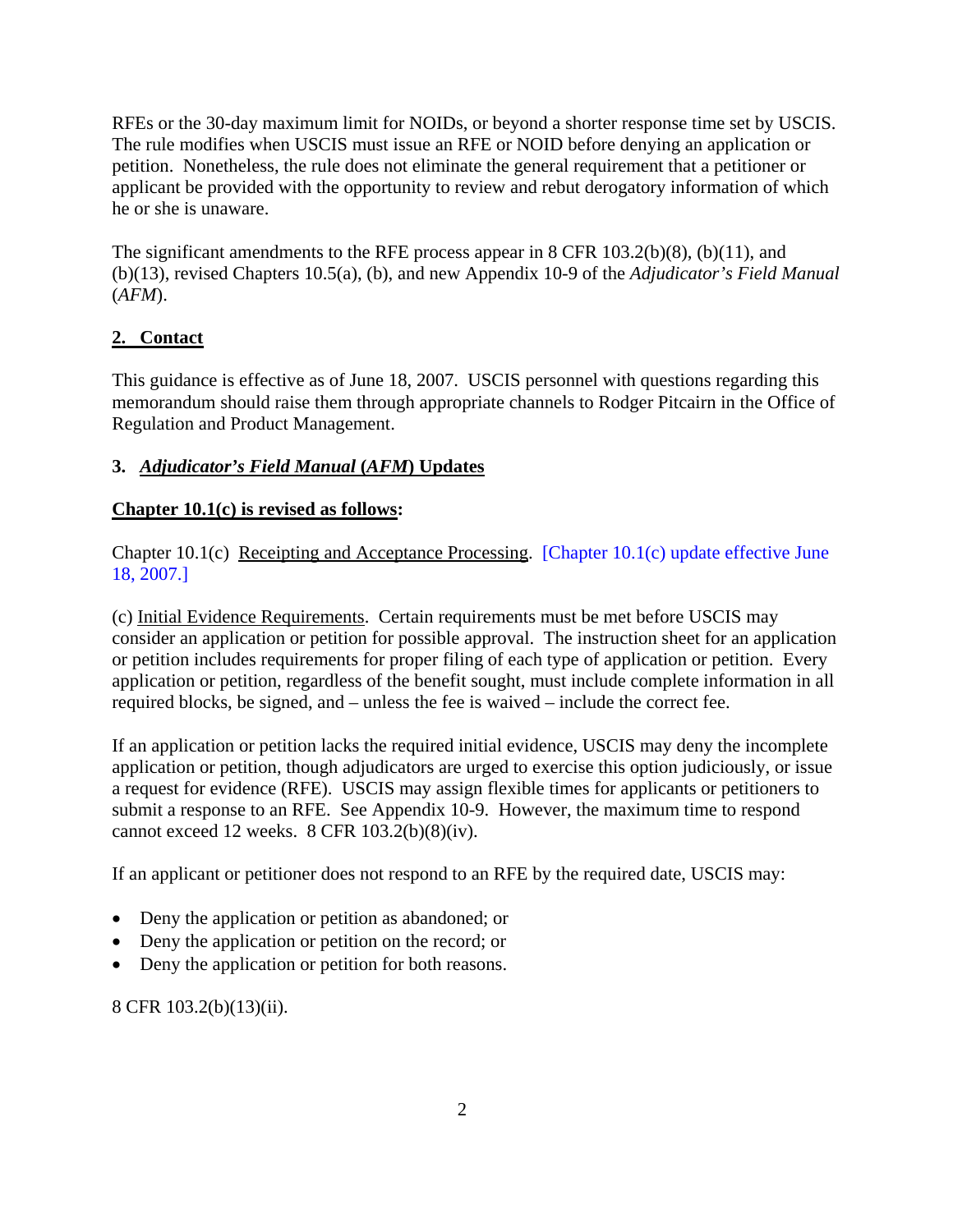Note: See Chapter 10.5 for a detailed explanation of requests for evidence and responses to a notice to deny.

#### **Chapter 10.3(f) is revised as follows:**

10.3 General Adjudication Procedures.

\* \* \*

(f) Inspection of Evidence. [Chapter 10.3(f) update effective June 18, 2007.] The adjudicator can give a petitioner or applicant an opportunity to inspect and rebut adverse evidence used in making a decision. Prior to denying any application or petition based on such evidence, USCIS routinely issues a notice of intent to deny (NOID) letter, explaining the nature of the adverse information. The applicant or petitioner may choose to respond in writing or may ask to inspect the record of proceedings prior to submission of a rebuttal.

A NOID must specify the date by which a response must be received and instruct the applicant or petitioner that a failure to respond may result in a denial. The maximum time to submit a response to a NOID is 30 days. There are no extensions of time beyond the 30 day limit. 8 CFR 103.2(b)(8), (16).

Note: See Chapter 10.5 for a detailed explanation of requests for evidence and responses to a notice to deny.

#### **Chapter 10.5 is revised as follows:**

10.5 Requesting Additional Information. [Chapter 10.5 update effective June 18, 2007.]

(a) General.

(1) Reasons for Requesting Additional Information. USCIS issues written notices in the form of a request for evidence (RFE) to request missing initial or additional evidence from applicants or petitioners who filed for immigration benefits.

(2) Considerations Prior to Issuing RFEs. RFEs should, if possible, be avoided. Requesting additional evidence or returning a case for additional information may unnecessarily burden USCIS resources, duplicate other adjudication officers' efforts, and delay case completion.

Initial case review should be thorough. Evidence or information not submitted with the application, but contained in other USCIS records or readily available from external sources should be obtained from those sources first rather than going back to the applicant for information or evidence.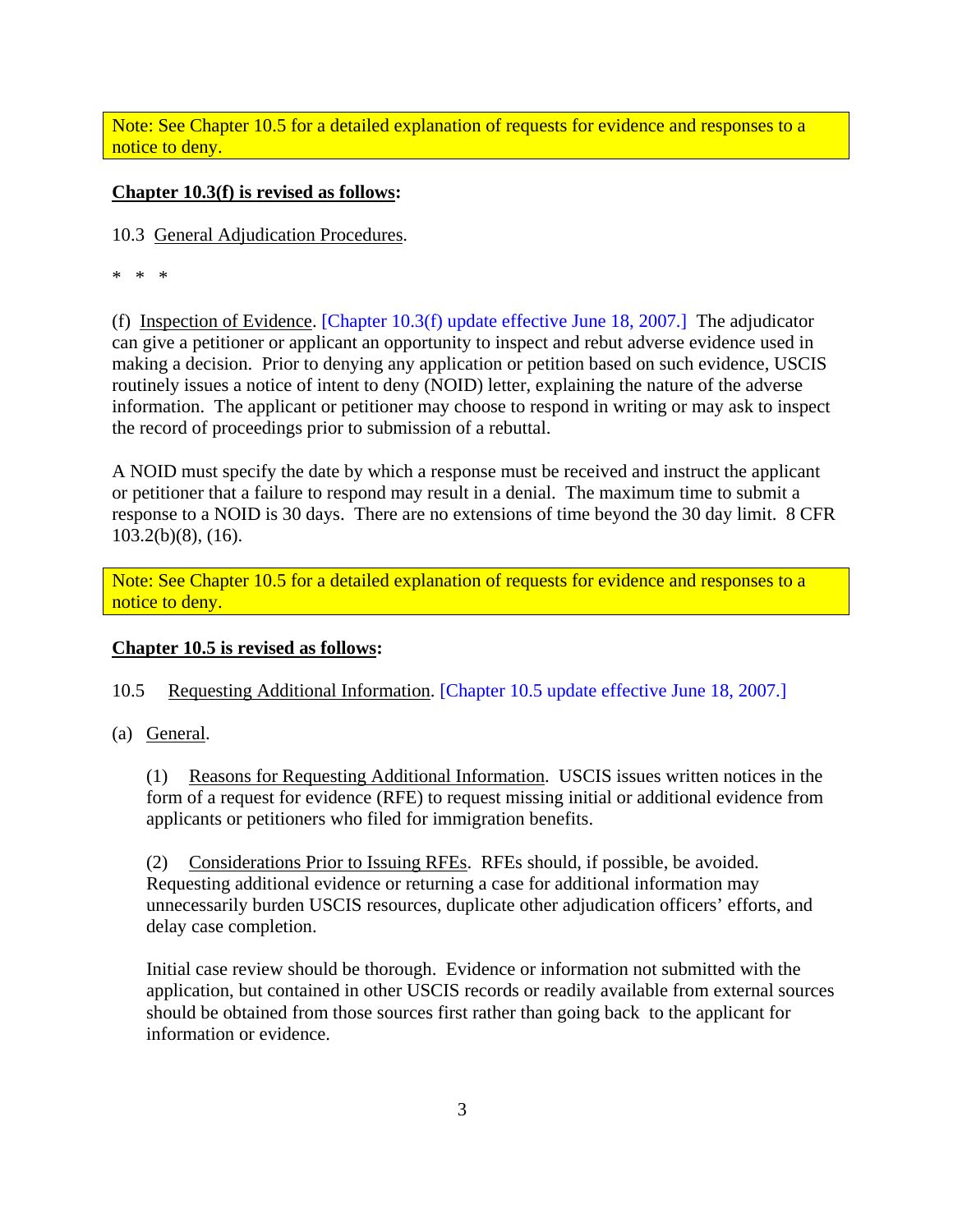In particular, requests for "discretionary" evidence should be carefully considered. For example, a request for tax returns or other financial information as evidence of the viability of the petitioner's job offer for an "H" petition might be reasonable if the petitioner is a small start-up company, but would be unreasonable if the petitioner is a Fortune 500 company. *AFM* Chapters  $32.3(d)$ (bullet  $\#2$ ),  $32.3(g)$ ,  $32.6(c)$ , and  $32.6(d)$  discuss the types of evidence that may indicate whether an entity is a start-up or an established company.

In short, an adjudicator should strive to request the evidence needed for thorough, correct decision-making. An adjudicator should not "fish" for evidence.

If an RFE is needed, the adjudicator must: (1) determine what evidence is lacking and (2) request that evidence.

Occasionally, the additional evidence may raise unforeseen new questions that the adjudicator could not have identified during initial case review. As noted above, adjudicators can generally avoid this situation by conducting a careful initial case review and then issuing a clearly drawn RFE.

USCIS uses discrete timeframes to manage cases once an RFE response is received, rather than starting the case over or in an effort to make up time lost as a result of initial or additional evidence being missing.

(3) Options in Cases Where Insufficient Evidence Is Submitted. Whenever a case is received with all required initial evidence and the adjudicator cannot decide the case based on the information submitted, there are five options. Each option requires varying degrees of USCIS resources. Thus, adjudicators should carefully evaluate each option. The available options are:

- Perform research using such internal sources as those described in Chapter 14 of this manual;
- Request that the applicant or petitioner submit additional documentary evidence;
- Interview the petitioner, beneficiary, applicant, or other witnesses;
- Conduct if local office policy allows a field examination (see Chapter 17); and
- Execute an investigation.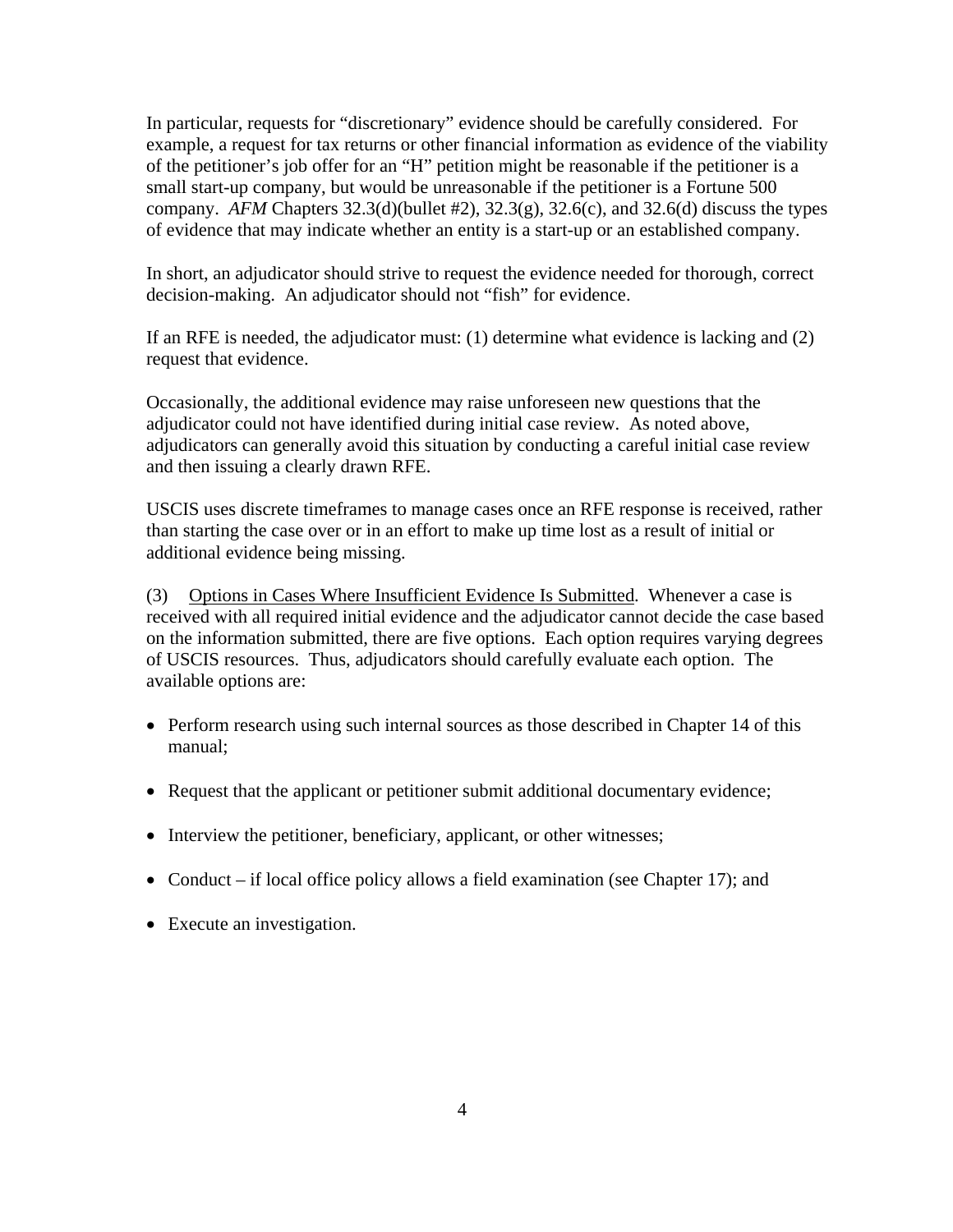(b) Flexible Response Times Permitted When Requesting Additional Evidence.

(1) New RFE Regulations. On April 17, 2007, USCIS published "Removal of the Standardized Request for Evidence Processing Timeframe" in the *Federal Register*. The rule became effective on June 18, 2007.

(2) Flexible Response Times. The new regulations permit USCIS to assign flexible times for applicants and petitioners to respond to a Request for Evidence (RFE). RFE response times will depend on factors such as the type of evidence requested, whether it is easily available, and whether it is initial or additional evidence.

The significant amendments to the RFE process appear in 8 CFR 103.2(b)(8), (b)(11), and (b)(13), revised *AFM* Chapters 10.5(a), (b), and new *AFM* Appendix 10-9. Appendix 10-9 sets forth general timeframes for applicants or petitioners to respond to RFEs.

(3) Maximum Response Times. The maximum response time continues to be 12 weeks for an RFE. Responses are timely filed if they are received by mail no more than three days after the due date, as provided for at 8 CFR 103.5(b). Extensions of time to submit evidence beyond the 12-week limit for RFEs or the 30-day period for NOIDs are not permitted.

(4) Notice of Intent to Deny (NOID). A NOID may be based on evidence of ineligibility or on derogatory information known to USCIS, but not known to the applicant or petitioner. A NOID provides an applicant or petitioner with the opportunity to review and rebut derogatory information of which he or she is unaware.

When a preliminary decision has been made to deny an application or petition based on such derogatory evidence, USCIS must issue a written notice of a NOID to the applicant or petitioner. As noted above, the regulations provide an applicant or petitioner with a maximum of 30 days to respond to evidence upon which a NOID is based.

- (5) Eligibility and Ineligibility Procedures.
	- (i) General.
	- If evidence establishes eligibility, USCIS can approve the application or petition.
	- If the Immigration and Nationality Act or regulations require an exercise of discretion, USCIS can approve the application or petition only if the evidence establishes eligibility and warrants favorable discretion.
	- If the evidence establishes ineligibility, USCIS must deny the application or petition.

 (ii) Initial Evidence Submitted But Does Not Establish Eligibility. In this situation, USCIS can deny the application or petition for ineligibility. Alternatively, in its sole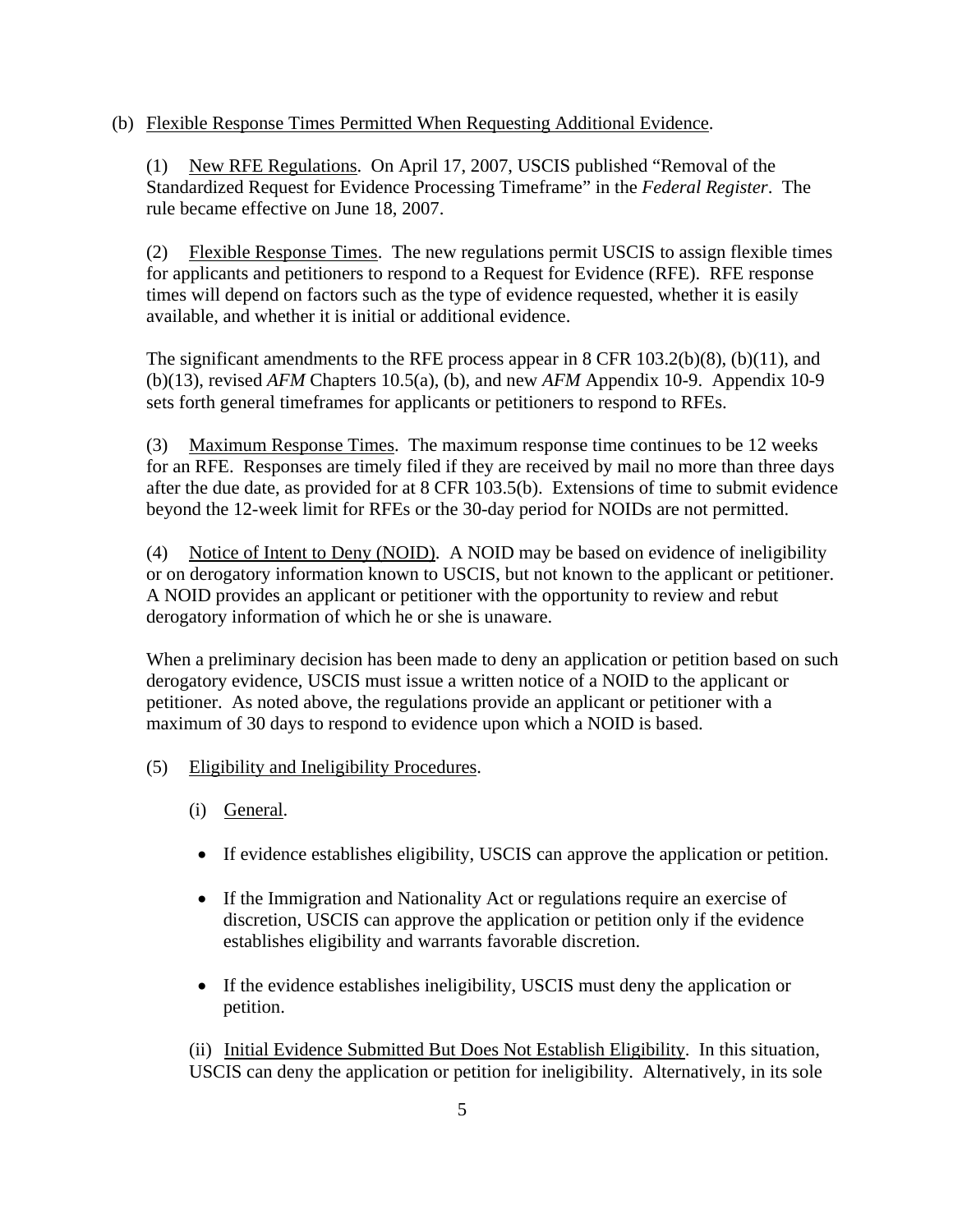discretion, USCIS may request more evidence to be submitted in the established timeframe, which can be no more than 12 weeks. *AFM* Appendix 10-9 sets general timeframes for applicants or petitioners to respond RFEs.

 (iii) Initial Evidence Not Submitted. USCIS can deny the application or petition. Alternatively, in its sole discretion, USCIS may request that the missing evidence be submitted within the established timeframe, which can be no more than 12 weeks. *AFM* Appendix 10-9 sets general timeframes for applicants or petitioners to respond to RFEs.

#### (6) Applicant or Petitioner Responses to RFEs or NOIDs.

(i) Options. Within the time specified, applicants and petitioners may respond to an RFE or a NOID in one of three ways:

- Submit a complete response containing all requested evidence; or
- Submit a partial response; or
- Withdraw the application or petition.

(ii) Requested Materials Must Be Submitted Together. Applicants or petitioners must submit all requested materials together at one time, along with the original RFE or NOID. However, if an applicant or petitioner submits only some of the requested evidence, USCIS will treat such submissions as a request for a decision on the record.

(iii) Failure to Respond to an RFE or NOID. If an applicant or petitioner does not respond to an RFE or a NOID by the required date, USCIS may:

- Deny the application or petition as abandoned; or
- Deny the application or petition on the record; or
- Deny the application or petition for both reasons.

(iv) Failure to Appear for In-Person Processes. If an applicant or petitioner does not appear for any required in-person process such as an interview or biometrics capture, USCIS shall summarily deny the application as abandoned.

However, USCIS will not deny the application or petition if, by the appointment time, the applicant or petitioner has submitted an address change notification or a rescheduling request, provided that USCIS concludes that the reason for the request justifies the failure to appear.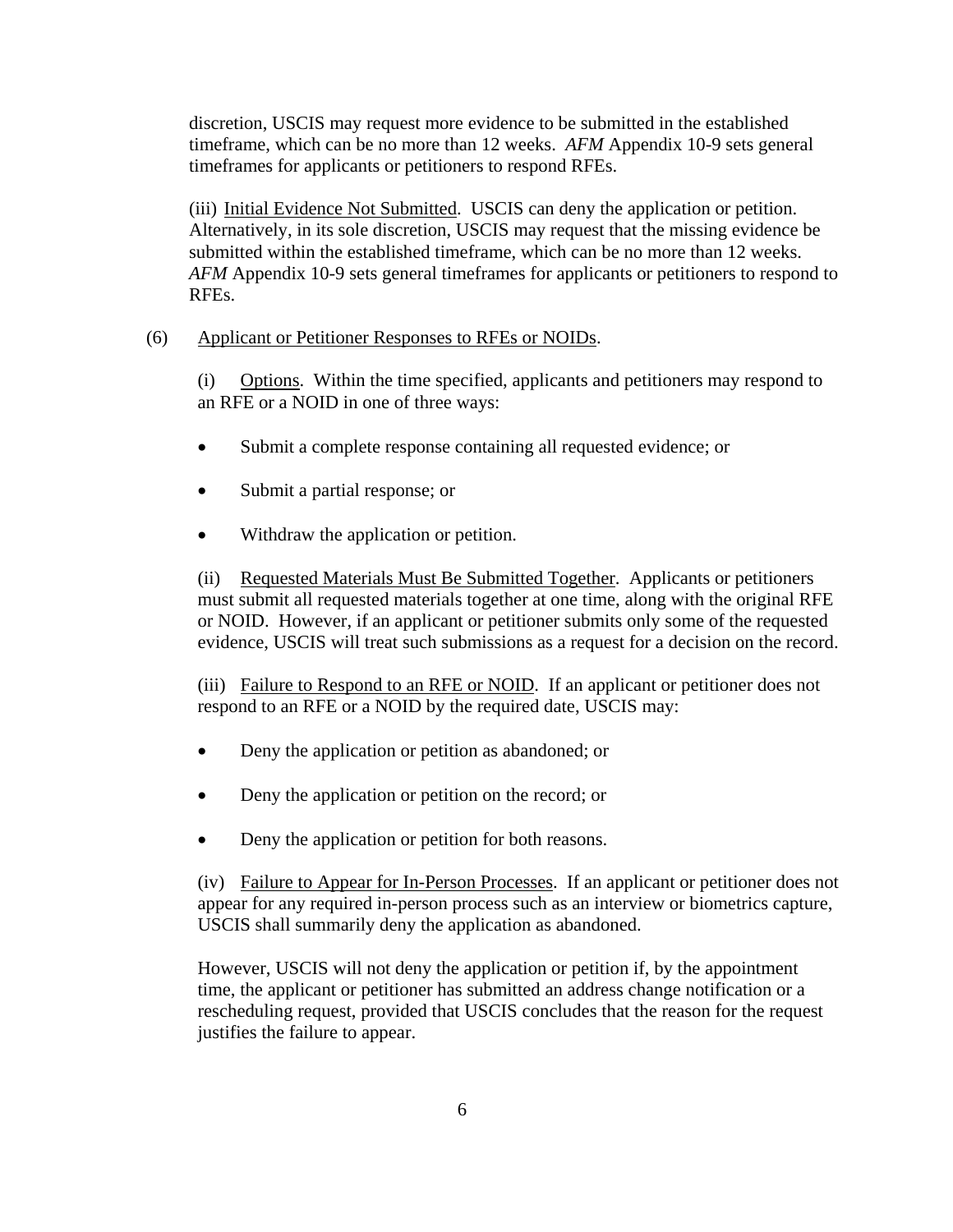#### **Chapter 10.11(b) is revised as follows:**

## 10.11 Order of Processing

\* \* \*

(b) Cases Held for Submission of Additional Information. [Chapter 10.11(b) update effective June 18, 2007.] When an application or petition provides insufficient information to make a decision, USCIS may request additional evidence. The request for evidence or notice of intent to deny must be in writing and must specify the type of evidence required. The request must state whether initial evidence or additional evidence is required. Alternatively, the basis for the proposed denial must give the applicant or petitioner adequate notice and sufficient information to respond. The request for evidence or notice of intent to deny must indicate the deadline for response. See 8 CFR 103.2(b)(8).

USCIS may hold the case in abeyance while waiting for the applicant or petitioner to respond. However, the maximum response time for a request for evidence cannot exceed 12 weeks, and for a notice of intent to deny cannot exceed 30 days. Additional time to respond to a request for evidence or notice of intent to deny may not be granted. See 8 CFR 103.2(b)(8).

If USCIS receives a response, or the time to submit a response elapses, the case shall be returned to its original processing place. Returning the file to the original processing place will normally make the case ready for immediate adjudication.

Note: See Chapter 10.5 for a detailed explanation of requests for evidence and responses to a notice to deny.

## **Chapter 11.1(m) is revised as follows:**

11.1 Submission of Supporting Documents and Consideration of Evidence.

\* \* \*

(m) Submitting copies of documents. [Chapter 11.1(m) update effective June 18, 2007.]

1. When Originals Required and Photocopies Permitted. Originals of application and petition forms as well as documents issued to support applications or petitions must be submitted unless previously filed with USCIS. Documents typically submitted as originals include: labor certifications, Form DS 2019, medical examinations, affidavits, formal consultations, letters of current employment and other statements.

Official documents issued by USCIS or by the Immigration and Naturalization Service need not be submitted as originals unless required by USCIS.

For other forms of evidence, unless otherwise required by applicable regulations or form instructions, a legible photocopy of any other supporting document may be submitted.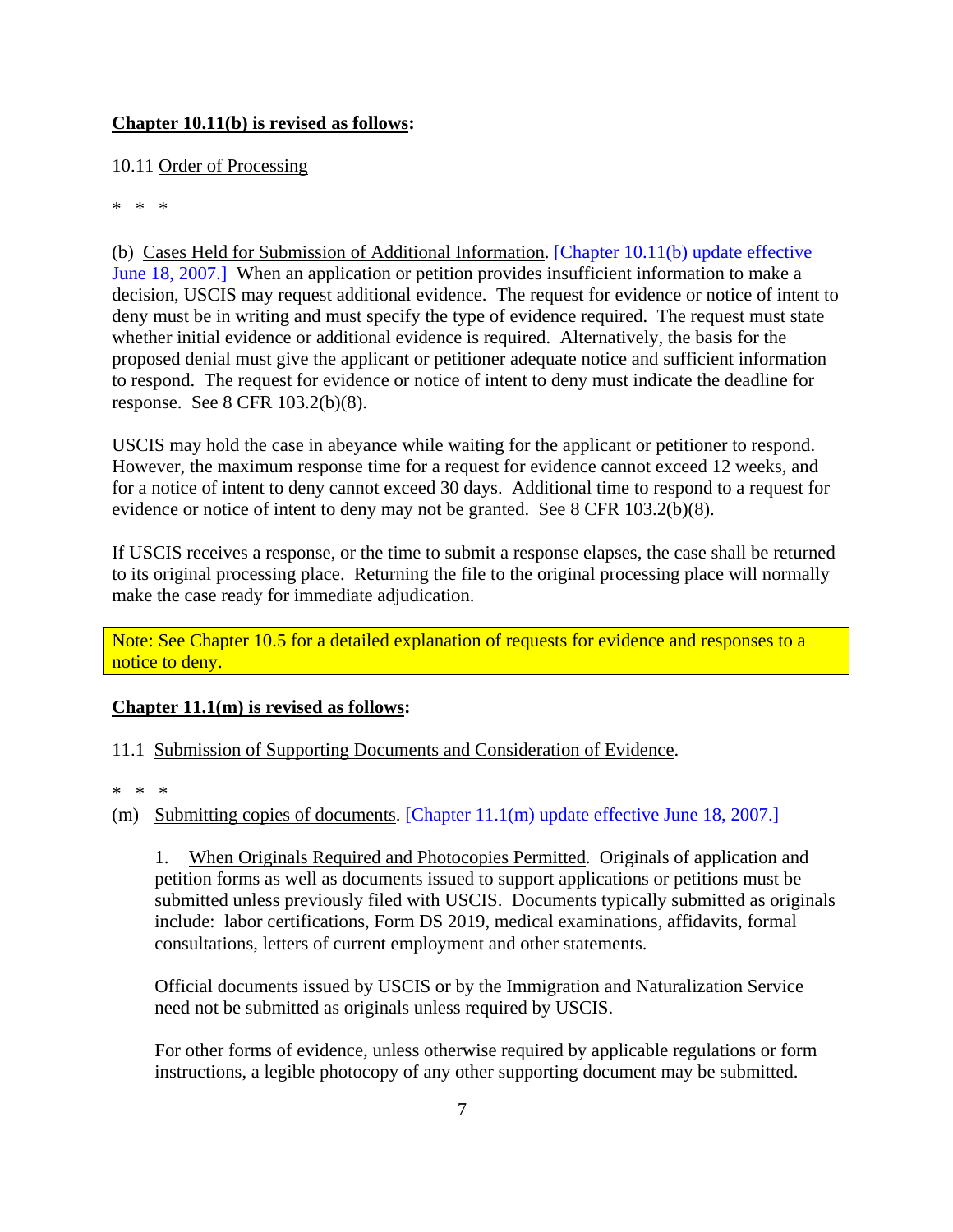Applicants and petitioners need only submit those original documents necessary to support the benefit sought. However, original documents submitted when not required will remain a part of the record.

2. When USCIS Keeps Originals or Requests Originals. As a general rule, applicants and petitioners should be allowed to keep originals unless the originals are required by regulation to be submitted. If there is reason to question the authenticity of the original document for which a photocopy has been submitted, USCIS may then request the original document.

3. Unsolicited Originals Not Returned Unless Requested. When applicants or petitioners submit original documents that were not required, USCIS will retain the documents and make them part of the record. USCIS retains the originals due to the cost of returning them. However, if an applicant or petitioner submits a written request, USCIS will return the original records.

4. Requested Original or Copy of Document Not Submitted. If an applicant or petitioner does not submit the requested original or copy of the document by the deadline, USCIS may deny or revoke the application or petition. 8 CFR 103.2(b)(4), (5).

#### **Chapter 25.2(d)(3) is revised as follows:**

25.2(d)(3) [Chapter 25.2(d)(3) update effective June 18, 2007.]

\* \* \*

(3) Request for Evidence. In situations where required initial evidence is submitted but does not establish eligibility, USCIS may deny the petition for ineligibility. 8 CFR 103.2(b)(8)(iii).

Alternatively, USCIS may request more evidence. USCIS may assign flexible times for petitioners to submit a response to a request for evidence (RFE). *AFM* Appendix 10-9 sets general timeframes for applicants or petitioners to respond RFEs. However, the maximum time to respond cannot exceed 12 weeks. 8 CFR 103.2(b)(8)(iv). See *AFM* Chapter 25.2 for instructions regarding receipt of a conditional resident's response to an RFE.

• If an applicant or petitioner does not respond to an RFE by the required date, USCIS may summarily deny the application or petition as abandoned or deny the application or petition on the record. However, it is a better practice for USCIS to deny the application or petition for both reasons.

8 CFR 103.2(b)(13)(ii).

If the questions on the RFE cannot be answered in writing, the petition must be referred for an interview.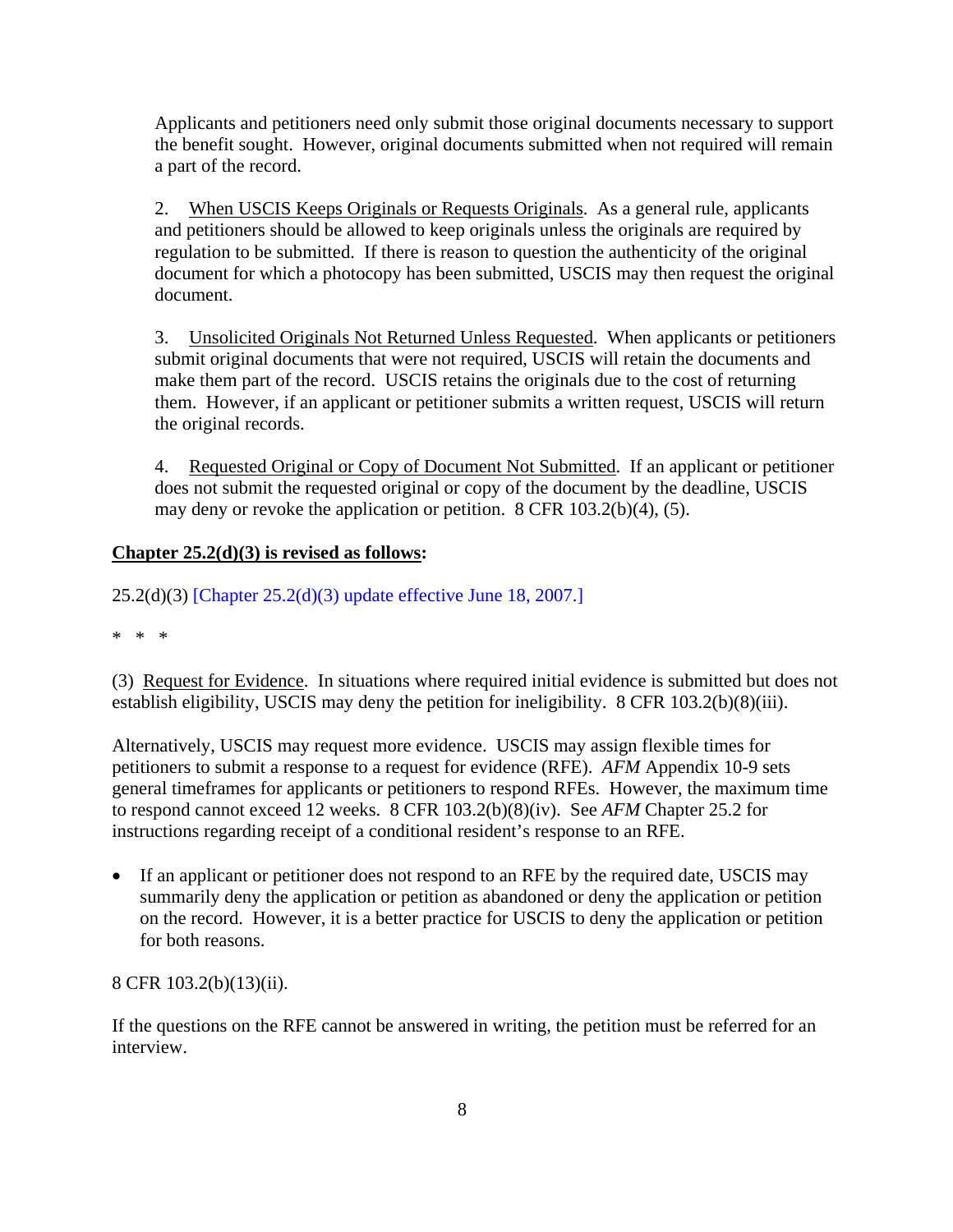Note: See Chapter 10.5 for a detailed explanation of requests for evidence and responses to a notice to deny.

#### **Chapter 38.1(e) is revised as follows:**

38.1(e) Adjudication Procedures Relating to Initial Applications for TPS Classification.

\* \* \*

(6) Request for Evidence. [Chapter  $38.1(e)(6)$  update effective June 18, 2007.] If the evidence submitted with the initial application was insufficient and did not support an approval, USCIS has decided as a matter of policy that it should send a Request for Evidence (RFE) to the applicant or petitioner. If the petitioner or applicant has a representative, USCIS will send the RFE to the representative. However, the representative must have submitted a G-28, Notice of Appearance of Attorney or Legal Representative; otherwise, USCIS will be unable to send the RFE to the representative.

The request for evidence or notice of intent to deny must indicate the deadline for response. See 8 CFR 103.2(b)(8). The response time may be shorter than 12 weeks for an RFE or 30 days for an NOID, depending on factors such as the type of evidence requested, whether it is easily available, and whether it is initial or additional evidence. However, the maximum response time for a request for evidence cannot exceed 12 weeks, and for a notice of intent to deny cannot exceed 30 days. Additional time to respond to a request for evidence may not be granted. See 8 CFR 103.2(b)(8).

Note: See Chapter 10.5 for a detailed explanation of requests for evidence and responses to a notice to deny.

(7) Insufficient Evidence [Chapter 38.1(e)(7) update effective June 18, 2007.] If the applicant or petitioner responds to a request for evidence, but the evidence is insufficient, USCIS will treat the application or petition as a request for a decision on the record. 8 CFR 103.2(b)(11).

Note: See Chapter 10.5 for a detailed explanation of requests for evidence and responses to a notice to deny.

\* \* \*

(9) Failure to Respond to RFE. [Chapter 38.1(e)(9) update effective June 18, 2007.]

In some instances, USCIS may issue an RFE that requires various types of evidence including proof of identity. An applicant might, however, fail to respond to the RFE, including the request for proof of identity, by the required date. Consequently, after receiving the background check results of the applicant's fingerprints, USCIS may deny the Form I-821 as abandoned or on the record. However, it is a better practice for USCIS to deny the application or petition for both reasons.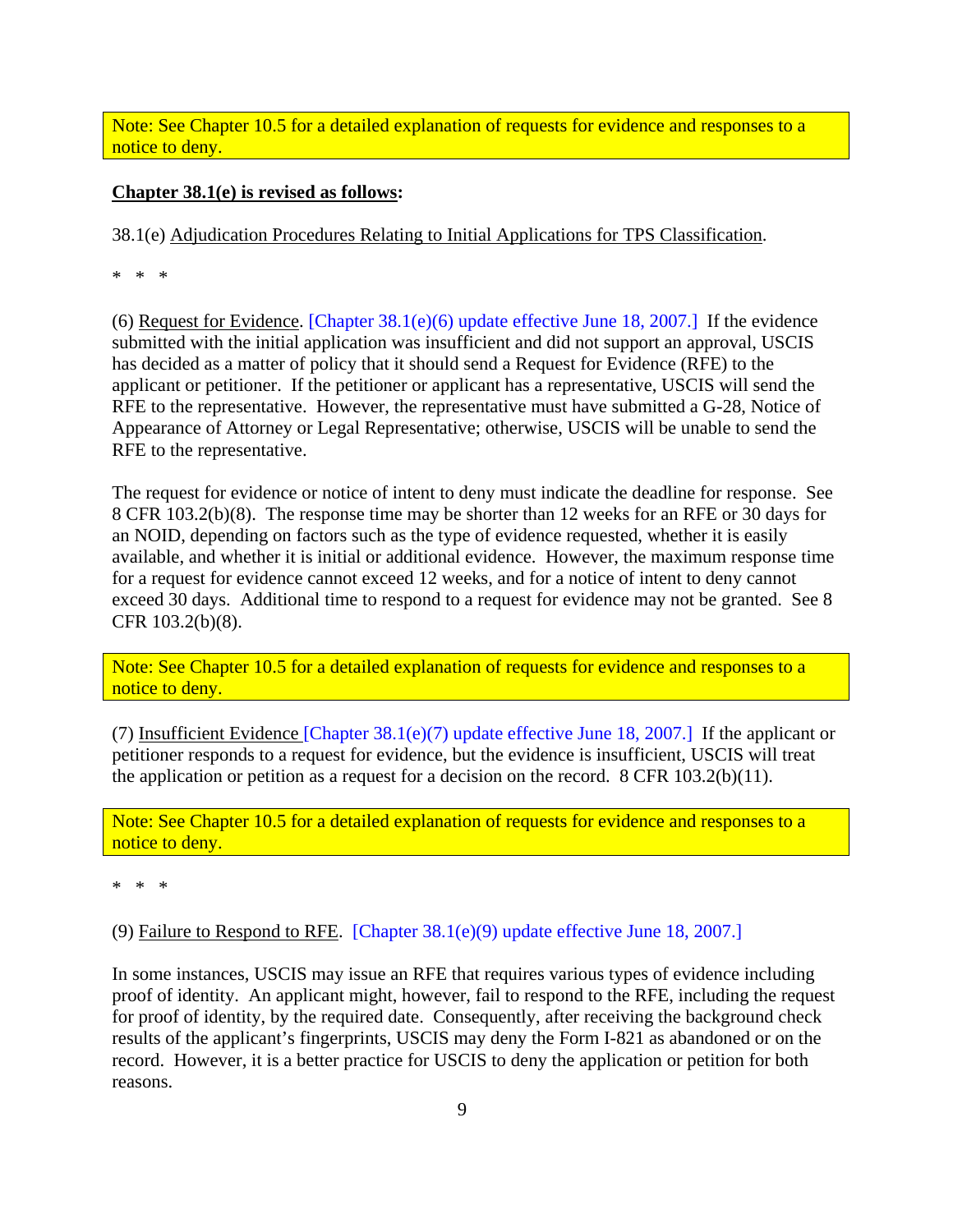# 8 CFR 103.2(b)(13)(i).

Note: See Chapter 10.5 for a detailed explanation of requests for evidence and responses to a notice to deny.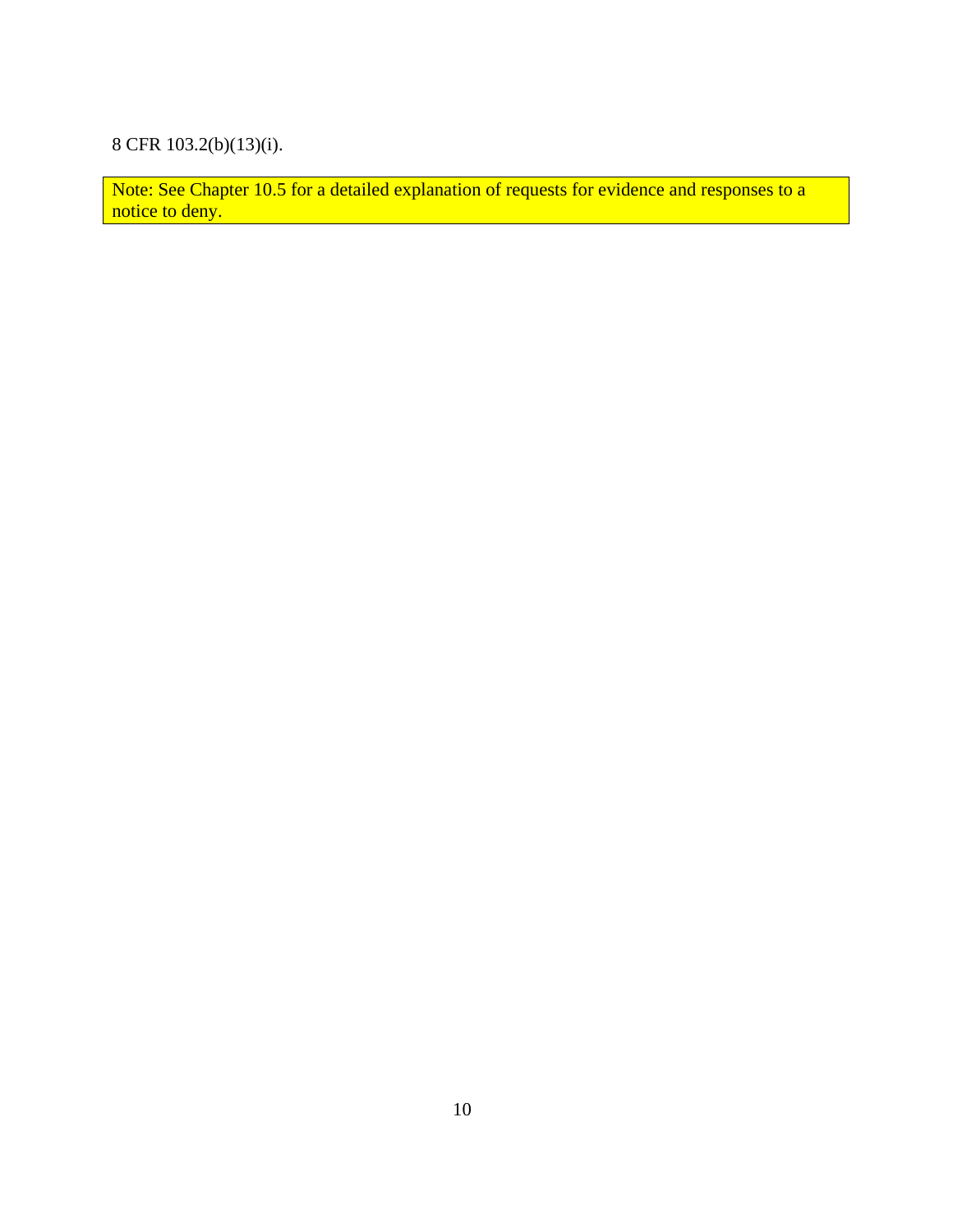#### **Appendix 10-9 is added as follows:**

**Appendix 10-9 Standard Timeframes for Applicants or Petitioners to Respond for Requests for Evidence (RFE) [Appendix effective June 18, 2007]** 

In compliance with 8 CFR 103.2(b)(8), (11), and (13) the guidelines below provide general timeframes for applicants or petitioners to respond to RFEs. The maximum response time for an RFE remains 12 weeks. These guidelines set forth examples of the circumstances when USCIS will, in the exercise of its discretion, issue an RFE for a period of *fewer than* 84 days. In any case where the RFE is issued by mail, the applicant or petitioner will receive three additional days, as provided at 8 CFR 103.5(b).

The first column establishes categories of circumstances and the second gives the standard timeframe for an RFE response.

USCIS has determined that it is inconsistent with the purpose of Form I-539, Request to Extend/Change Nonimmigrant Status, to permit lengthy response times for RFEs. Therefore, a response time of only 30 days will apply to RFEs related to Form I-539 filings.

Exceptionally unusual applications or petitions may require atypical response times. In all circumstances, adjudicators should try to choose an RFE response timeframe that is appropriate under the facts of the case.

| <b>Circumstance</b>                                                                       | <b>Standard Timeframe</b><br>(calendar days) |
|-------------------------------------------------------------------------------------------|----------------------------------------------|
|                                                                                           |                                              |
| To submit initial evidence that the form requires the applicant or<br>petitioner to file. | 30                                           |
| To submit evidence that Form I-539 (extension of stay or<br>change in status) requires.   | 30                                           |
| To submit evidence available in the United States regardless of<br>form type.             | 42                                           |
| To submit evidence available from overseas sources regardless<br>of form type.            | 84                                           |